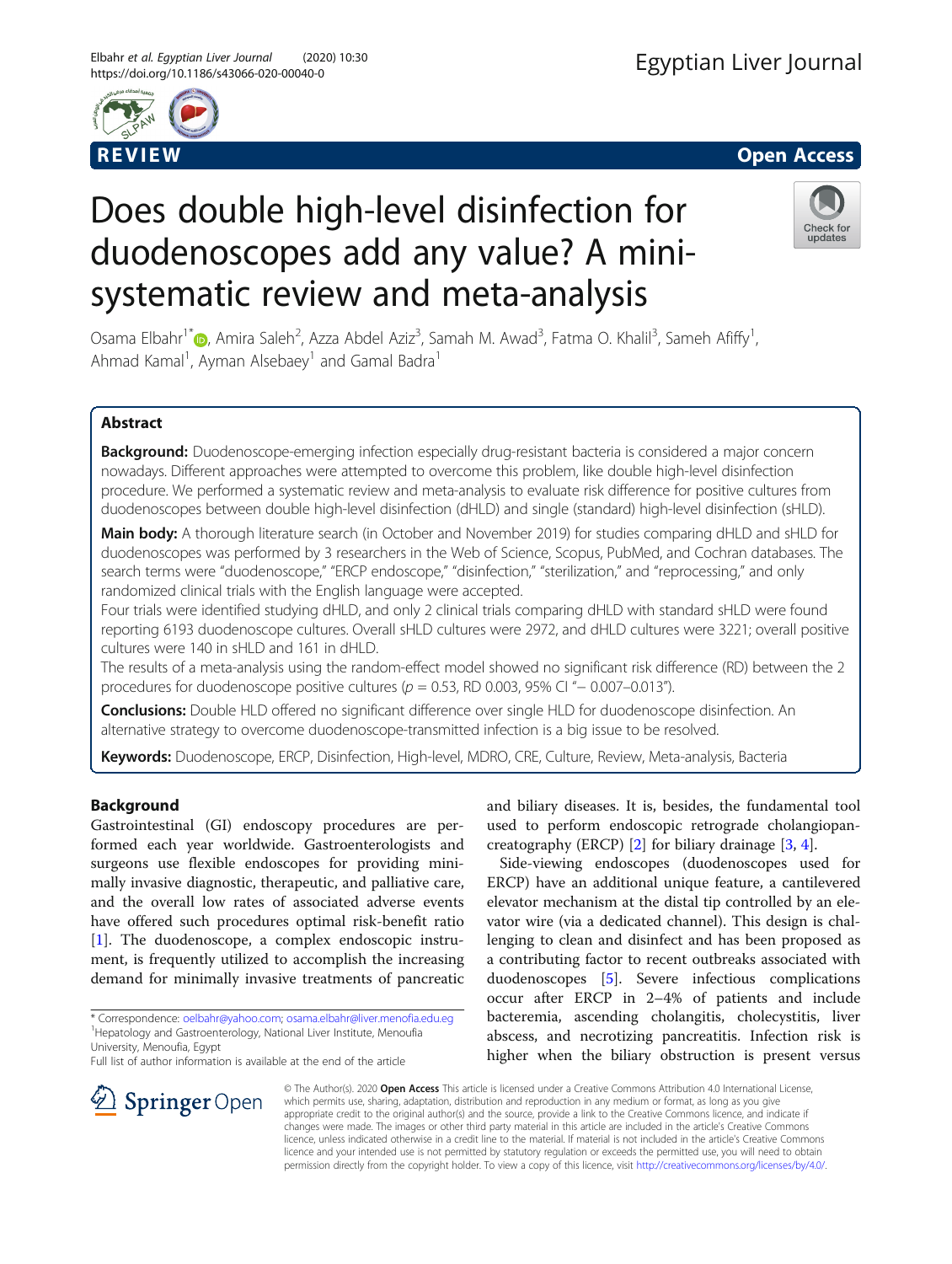<span id="page-1-0"></span>absent and when an obstruction is malignant versus benign. Sepsis after ERCP has a mortality rate as high as 29% [\[6](#page-3-0), [7](#page-3-0)].

Duodenoscopes undergo multistep cleaning and a high-level disinfection procedure called reprocessing so that they can be reused among patients. The complex design of duodenoscopes impedes effective cleaning [\[8](#page-3-0)]. Duodenoscopes require high-level disinfection (HLD) using chemical disinfectants. Glutaraldehyde, hydrogen peroxide, ortho-phthalaldehyde (OPA), peracetic acid, peracetic acid with hydrogen peroxide, and a chlorinebased system are cleared by the FDA and are dependable high-level disinfectants which provided the factors influencing that germicidal procedures are met [[9](#page-3-0)].

This mini-systematic review evaluates the efficacy of double high-level disinfection (dHLD); dHLD was a possible sterilization method to overcome this problem by performing 2 cycles of the automatic standard disinfection process over standard high-level disinfection (sHLD) on the decrease of positive duodenoscope culture rates.

## Main text

## Search methodology

A thorough literature search (in October and November 2019) for studies comparing dHLD and sHLD for duodenoscopes was performed in the Web of Science, Scopus, PubMed, and Cochran databases. The search terms were "duodenoscope," "ERCP endoscope," "disinfection," "sterilization," and "reprocessing."

## Criteria of selected studies

## Types of studies

Clinical trials in the English language that study dHLD were included.

## The type of participant

Humans with a hepatobiliary indication for ERCP intervention were included.

## The type of intervention

dHLD means 2 cycles of automated duodenoscope sterilization while sHLD means 1 cycle of standard highlevel disinfection.

## Study selection

Studies were independently evaluated by five authors (E.O., A.S., S.A., AL.A., and K.A.) who screened the title, the abstract, and then the full text, with articles being removed according to the exclusion criteria at each step, and this was done by the aid of Rayyan web. To ensure that all potentially relevant studies were considered for inclusion, further evaluation by a consensus of 4 authors (B.G., AB.A., AW.S., and K.F.) was performed.

## Data extraction and risk of bias assessment

By 2 authors, the following data were extracted from each study: the first author, the year of publication, the study design, the number of participants, the type of intervention, the number of positive cultures, and the presence of drug-resistant organisms.

The risk of bias was conducted on RevMan 5 software.

### Primary outcome

The primary outcome is culture-positive duodenoscopes after disinfection.

The percentage of the events were used to measure the treatment effect.

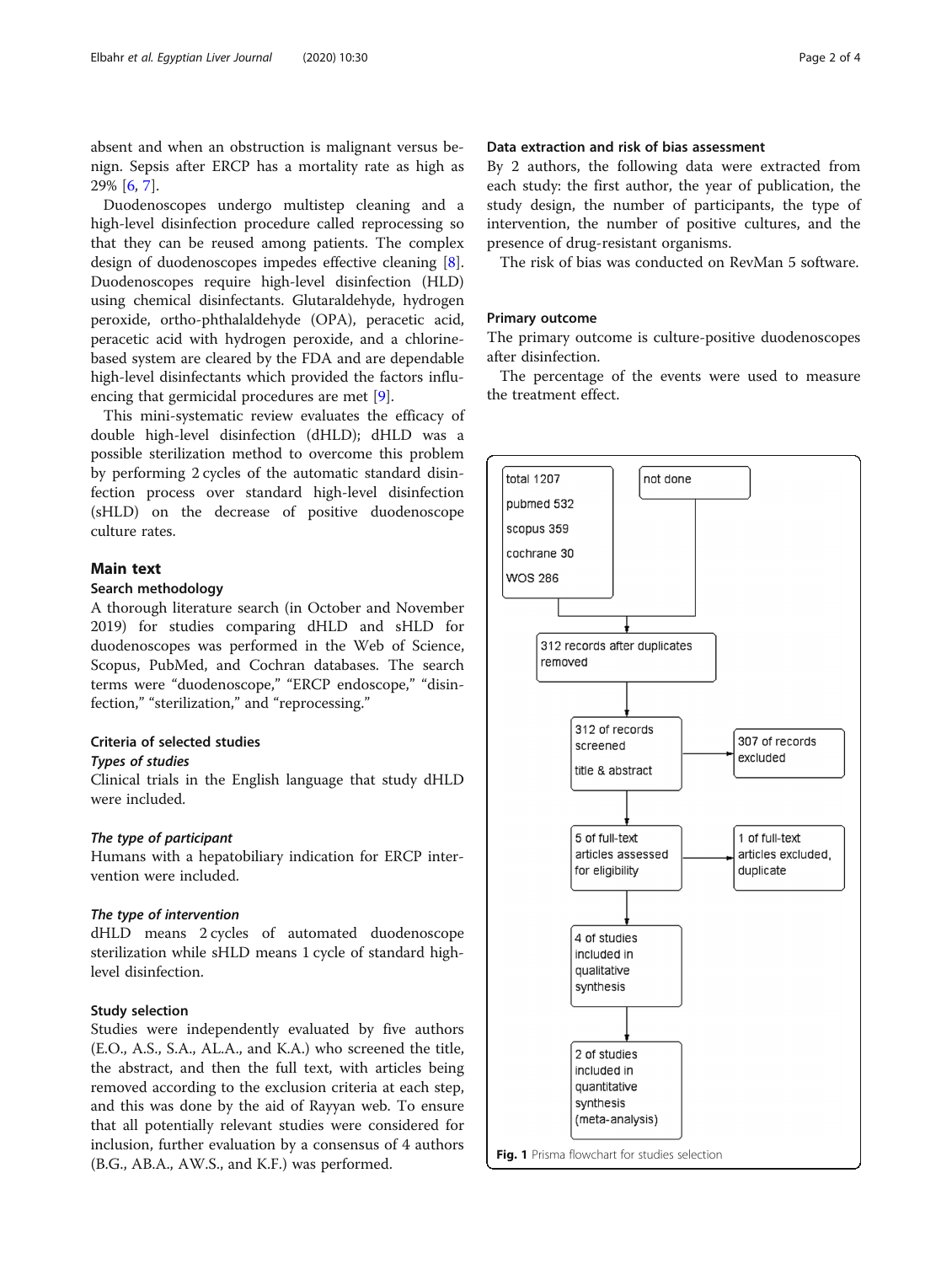

#### Statistical analysis

All analysis was conducted on RevMan 5 software.

A meta-analysis with 95% confidence interval (CI) was performed to measure risk difference in culture-positive duodenoscopes between dHLD and sHLD for included and eligible studies, and a random-effect model was applied.

## Results

 $\chi^2$  test was used to assess the presence of heterogeneity, while  $I^2$  test was used to assess the degree of heterogeneity.

A total of 1207 records were retrieved from databases based on search criteria (Fig. [1](#page-1-0)). After reviewing the title, abstracts, and full texts, 4 studies were found to be eligible for synthetic narrative analysis while only 2 were eligible for meta-analysis (Snyder et al. [[10\]](#page-3-0) and Bartles et al. [\[11](#page-3-0)]) as they compared dHLD against sHLD. A total of 6193 duodenoscope disinfection processes were found in the 4 studies. sHLD was presented in 2 studies (Snyder et al. [[10\]](#page-3-0) and Bartles et al. [\[11](#page-3-0)]) conducted 2972 times, while dHLD was presented in 4 studies done 3221 times.

Bang et al.  $[12]$  and Rex et al.  $[13]$  $[13]$  $[13]$  were single-arm studies evaluating dHLD. Snyder et al. [[10](#page-3-0)] and Bartles et al. [\[11\]](#page-3-0) (with the highest weight in our meta-analysis 98.6%) conducted a comparative clinical trial between dHLD and sHLD. So, this is presented in the risk of bias assessment in Fig 2.

There was no significant heterogeneity between the studies ( $\chi^2 = 0.7$  and  $I^2 = 0\%$ ) (Fig. 3).

The primary outcome is shown in Table [1](#page-3-0) and Fig. 3.

Positive culture rate in sHLD was 4.7% while in dHLD was 4.9%, and there is no significant risk difference (RD) between both ( $p = 0.53$ , RD 0.003, 95% CI "- 0.007-0.013").

Duodenoscope-related infections are of increasing global concern due to the emergence of multidrugresistant bacteria such as carbapenem-resistant Enterobacteriaceae (CRE), with a bacterial biofilm production postulated as one cause of persistent infection from such virulent organisms [\[14](#page-3-0)]. The current standard for all flexible endoscope reprocessing includes pre-cleaning, leak testing, an additional manual cleaning step, and high-level disinfection [\[15](#page-3-0)]. Different disinfection alternative methods, over the standard one, were tried, such as  $N$ -acetylcysteine (NAC) [[14](#page-3-0)], plasma-activated water  $(PAW)$  [[16](#page-3-0)], and dHLD.

Our systematic review and meta-analysis tried to evaluate the efficacy of dHLD over sHLD, but we have been faced by a small number of trials on such topic. Snyder in his trial terminated the study after the followup period due to failure to reach the primary outcome of his study (multidrug-resistant organisms [MDRO]),